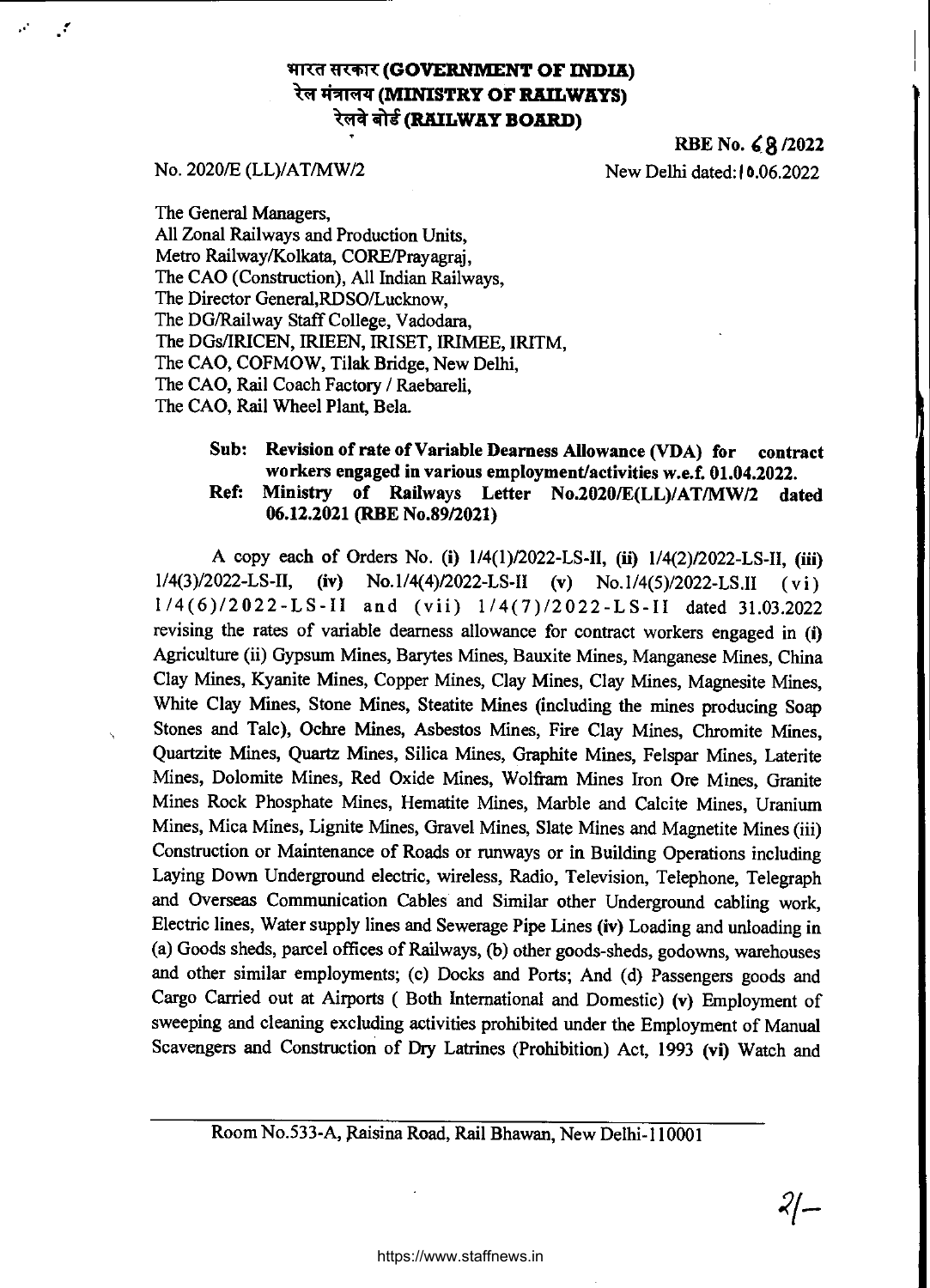Ward (With arms and without arms) and **(vii)** Stone Mines is sent herewith for information and strict compliance. **The rates are applicable w.e.f. 01.04.2022.** 

**2. Railways, being Principal Employer are required to ensure that the contractors are complying with the provisions of the Contract Labour (R&A) Act, 1970 and Minimum wages Act, 1948 strictly and arranging prescribed minimum wages to the contract labourers.** 

3. This issues with the concurrence of the Finance Directorate of Ministry of Railways. Please acknowledge receipt.

4. The original letters mentioned above may be downloaded from the official website of Ministry of labour & Employment **www.cic.gov.in.** 

D.A: As above.

(Praveen Kumar) Director/Estt.(L.L.) Railway Board Tel No: 011-23047188 Email: dell@rb.railnet.gov.in

# **No. 2020/E (LL)/AT/MW/2** New Delhi dated: 10 .06.2022

- 1. PFAs, Zonal Railways, Production Units<br>2. Deputy Comptroller and Auditor General
- Deputy Comptroller and Auditor General of India (Railways), Room No.222, Rail Bhavan, New-Delhi (10 spares).

Vinceisave

**for Member Finance Railway Board** 

# **No. 2020/E (LL)/AT/MW/2 New Delhi dated: 10.06.2022**

- 1. The General Secretary, AIRF, NFIR (10 spares)
- 2. The Secretary General, IRPOF, FROA, AIRPFA (2 spares)
- 3. The General Secretary, AISC & ST Railway Employees Association.

(Praveen Kumar) Director/Estt. (L.L.) Railway Board Tel No: 011-23047188

Copy to: - JS, EDCE(G), D(FM), DTC(R), DS (G), D/EnHM, DDF(E)I, F(E) I, E(NG)II, CE-I, TG-IV, Fuel, E (Rep) II and Stationery Branch, Railway Board. \*\*\*\*

Room No.533-A, Raisina Road, Rail Bhawan, New Delhi-110001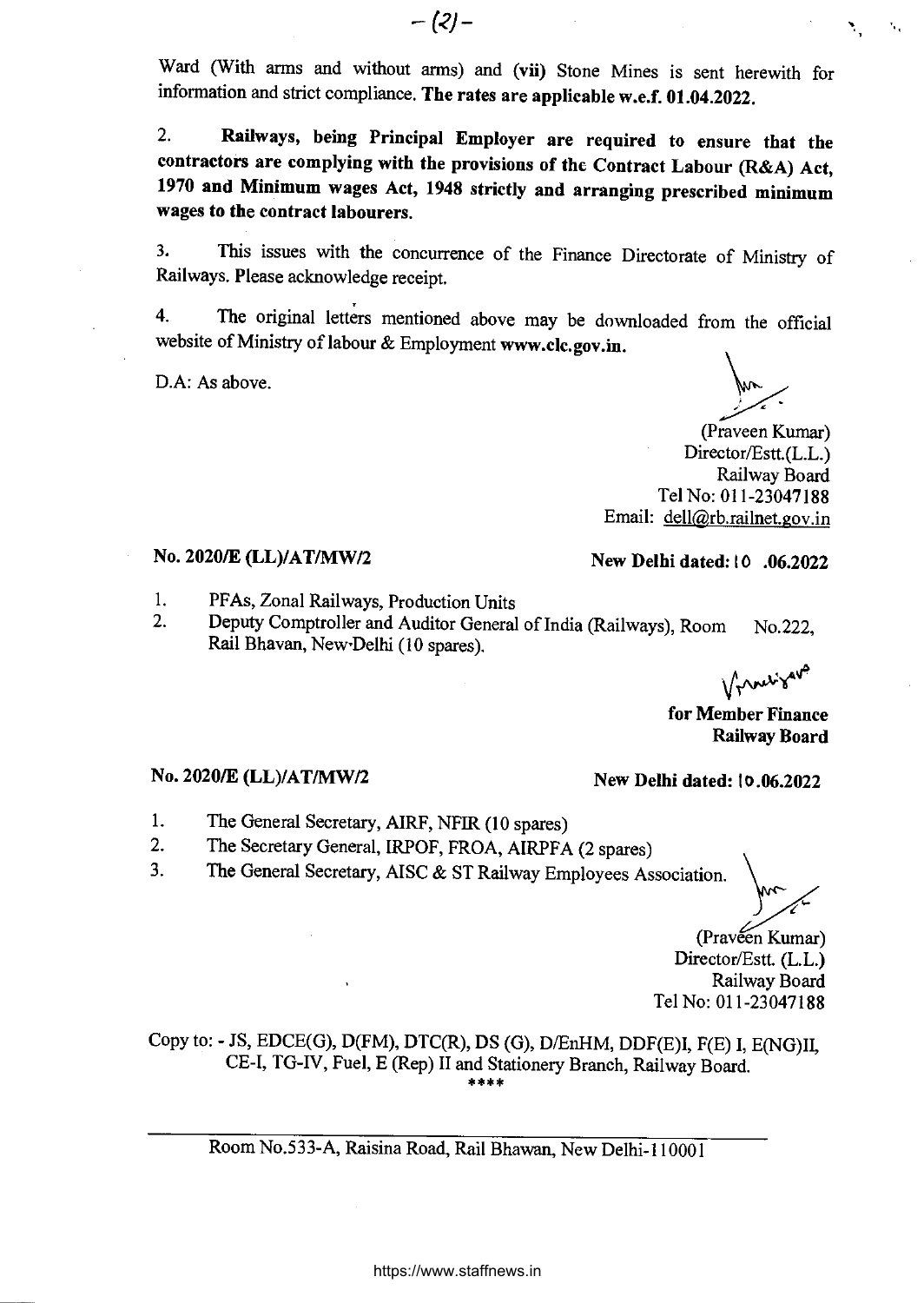#### File No.1/4(1)/2022-LS-II Government of India Ministry of Labour 84 Employment Office of the Chief Labour Commissioner(C) New Delhi

Dated:  $4/2022$  $31/07$ 

#### **ORDER**

In exercise of the powers conferred by Central Government vide Notification No. S.O. I86(E) dated **19a January, 2017** of the Ministry of Labour and Employment the undersigned hereby revises the rates of Variable Dearness Allowance for the employees employed in **Agriculture** w.e.f. 01.04.2022 on the basis of the average Consumer Price Index for Industrial workers for the preceding period of six months ending on 31/12/2021 reaching 124.18 from 119.86 as on 31.12.2021 (Base Year 2016-100) and thereby resulting in an increase of 4.32 points. The revised Variable Dearness Allowance as under shall be payable from 01.04.2022:-

| Category of<br>worker                     |     | Rates of V.D.A. Area wise per day<br>(in Rupees) |    |
|-------------------------------------------|-----|--------------------------------------------------|----|
|                                           | 'A' | ʻR'                                              | E' |
| Unskilled                                 | 90  | 82                                               | 82 |
| Semi-<br>Skilled/Unskilled<br>Supervisory | 97  | 90                                               | 82 |
| Skilled/Clerical                          | 107 | 97                                               | 90 |
| <b>Highly Skilled</b>                     | 116 | 109                                              | 97 |

Therefore, the minimum rates of wages including the basic rates and Variable Dearness Allowance payable w.e.f. 01.04.2022 to the employees working in Agriculture shall be as under:-

| Category of worker                        | (in Rupees)  | Rates of wages including V.D.A. Area wise per day |              |
|-------------------------------------------|--------------|---------------------------------------------------|--------------|
|                                           | Α            | в                                                 | С            |
| Unskilled                                 | $333+90=423$ | $303 + 82 = 385$                                  | $300+82=382$ |
| Semi-<br>Skilled/Unskilled<br>Supervisory | $364+97=461$ | 335+90=425                                        | 307+82=389   |
| Skilled/Clerical                          | 395+107=502  | $364 + 97 = 461$                                  | $334+90=424$ |
| <b>Highly Skilled</b>                     | 438+116=554  | 407+109=516                                       | $364+97=461$ |

The VDA has been rounded off to the next higher rupee as per the decision of the Minimum Wages Advisory Board.

The classification of workers under **different categories will** be same as in Part-1 of the notification, whereas classification of cities will be same as in the Part-11 of the notification dated 19th January, 2017. The present classification of cities into areas A, B & C is enclosed at Annexurc I for ready reference.

(A.K.Samantaray) Chief Labour CommIssIoner(C)  $|1023$ 

https://www.staffnews.in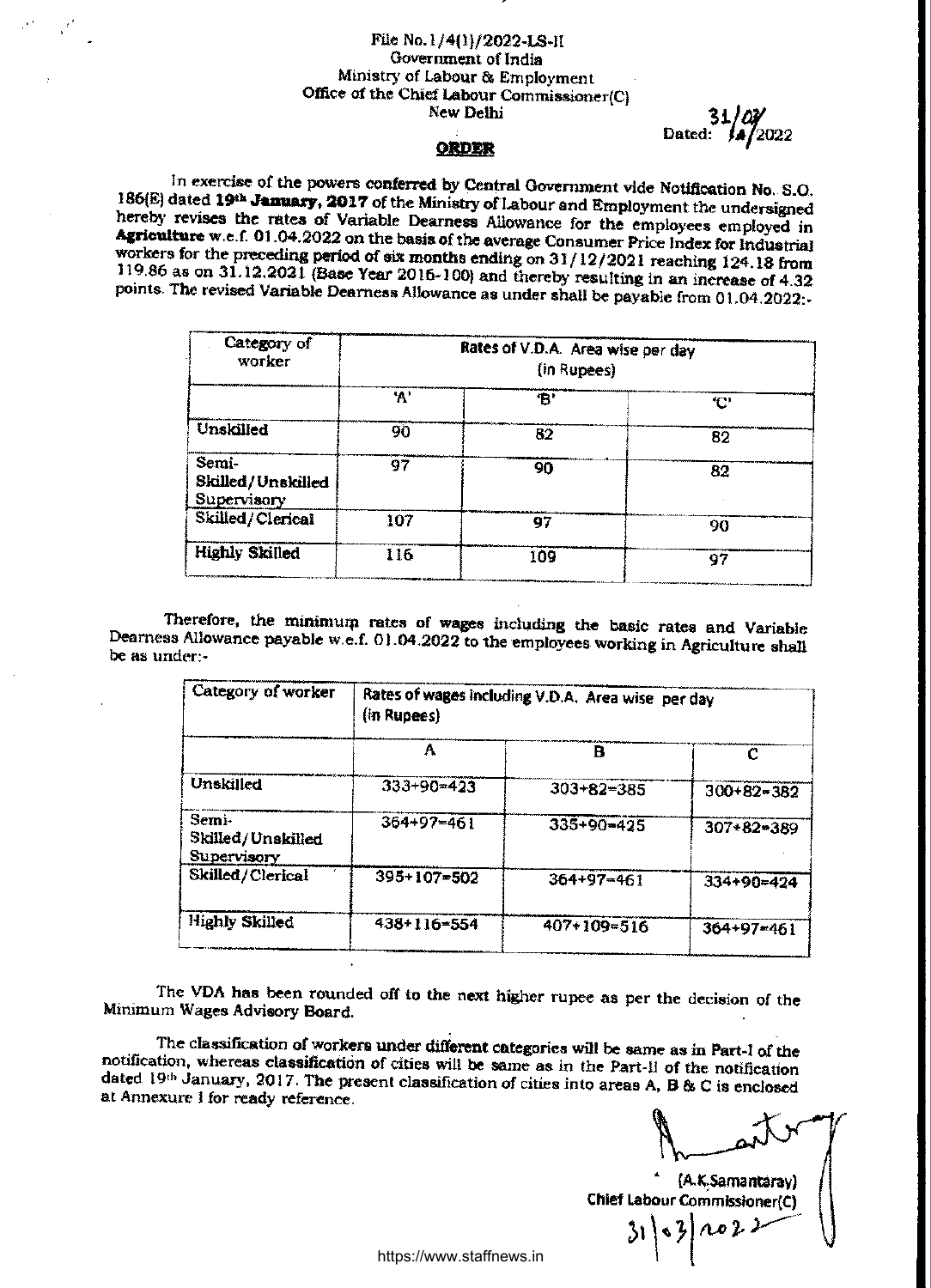#### F.No.1/4(2)/2022-LS-11 Government of India Ministry of Labour & Employment Office of the Chief Labour Commissioner(C) New Delhi

 $Dated:$ <sup>3</sup>

#### **ORDER**

In exercise of the powers conferred by Central Government vide Notification No. S.O.2413 (E) dated 28<sup>th</sup> July, 2017 (Previously S.O.187 (E) dated 19th January 2017) of the Ministry of Labour and Employment the undersigned hereby revises the rates of Variable Dearness Allowance on the basis of the average Consumer Price Index number for the preceding period of six month ending on 31.12.2021 reaching 124.18 from 119 86 as on 31.12.2021(Base Year 2016-100) and thereby resulting in an increase of 4.32 points. The revised Variable Dearness Allowance as under shall be payable from 01.04.2022:-

Rates of Variable Dearness Allowance for employees employed in employments in **Gypsum Mines, Barytes Mines, Bauxite Mines, Manganese Mines, China Clay**  Mines, Kyanite Mines, Copper Mines, Clay Mines, Magnesite Mines, White Clay **Mines, Stone Nines, Steatite Mines (including the mines producing Soap Stones and Talc), Ochre Mines, Asbestos Mines, Fire Clay Mines, Chromite Mines, Quartzite Mines, Quartz Mines, Silica Mines, Graphite Mines, Felspar Mines, Laterite Mines, Dolomite Mines, Red Oxide Mines, Wolfram Mines Iron Ore Mines, Granite Mines Rock Phosphate Mines, Hematite Mines, Marble and Calcite Mines, Uranium Mines, Mica Mines, Lignite Mines, Gravel Mines, Slate Mines and Magnetite Mines.** 

| Category of worker              | Rates of V.D.A. (in Rs.) per day |                       |  |
|---------------------------------|----------------------------------|-----------------------|--|
|                                 | For work above ground            | For work below ground |  |
| Unskilled                       |                                  |                       |  |
| Semi-Skilled/Unskilled          | 116                              | 140                   |  |
| Supervisory<br>Skilled/Clerical | 140                              | 162                   |  |
| <b>Highly Skilled</b>           | 162                              |                       |  |

Therefore the minimum rates of wages showing the basic rates and Variable Dearness Allowance Payable w.e.f, 01.04.2022 will be as under:-

| Category of worker                            | Rates of wages including V.D.A. (in Rs.) per day |                       |  |
|-----------------------------------------------|--------------------------------------------------|-----------------------|--|
|                                               | For work above<br>ground                         | For work below ground |  |
| Unskilled                                     | $350+93=443$                                     | $437+116=553$         |  |
| Semi-Skilled/<br><b>Unskilled Supervisory</b> | 437+116=553                                      | $523+140=663$         |  |
| Skilled/Clerical                              | $523+140=663$                                    | 610+162=772           |  |
| <b>Highly Skilled</b>                         | $610+162=772$                                    | $683+179=862$         |  |

The VDA has been rounded off to the next higher rupee as per the decision of the Minimum Wages Advisory Board.

The classification of workers under different categories will be same as in Part-I of the notification, whereas classification of cities will be same as in the Part-II of the notification dated 19th January, 2017. The present classification of cities into areas A, B & C is enclosed at Annexure I for ready reference.

> $(A.K.$  Samantar  $\mathbf{a}^{\dagger}$ ł Chief Labour Commissio https://www.staffnews.in **51 5**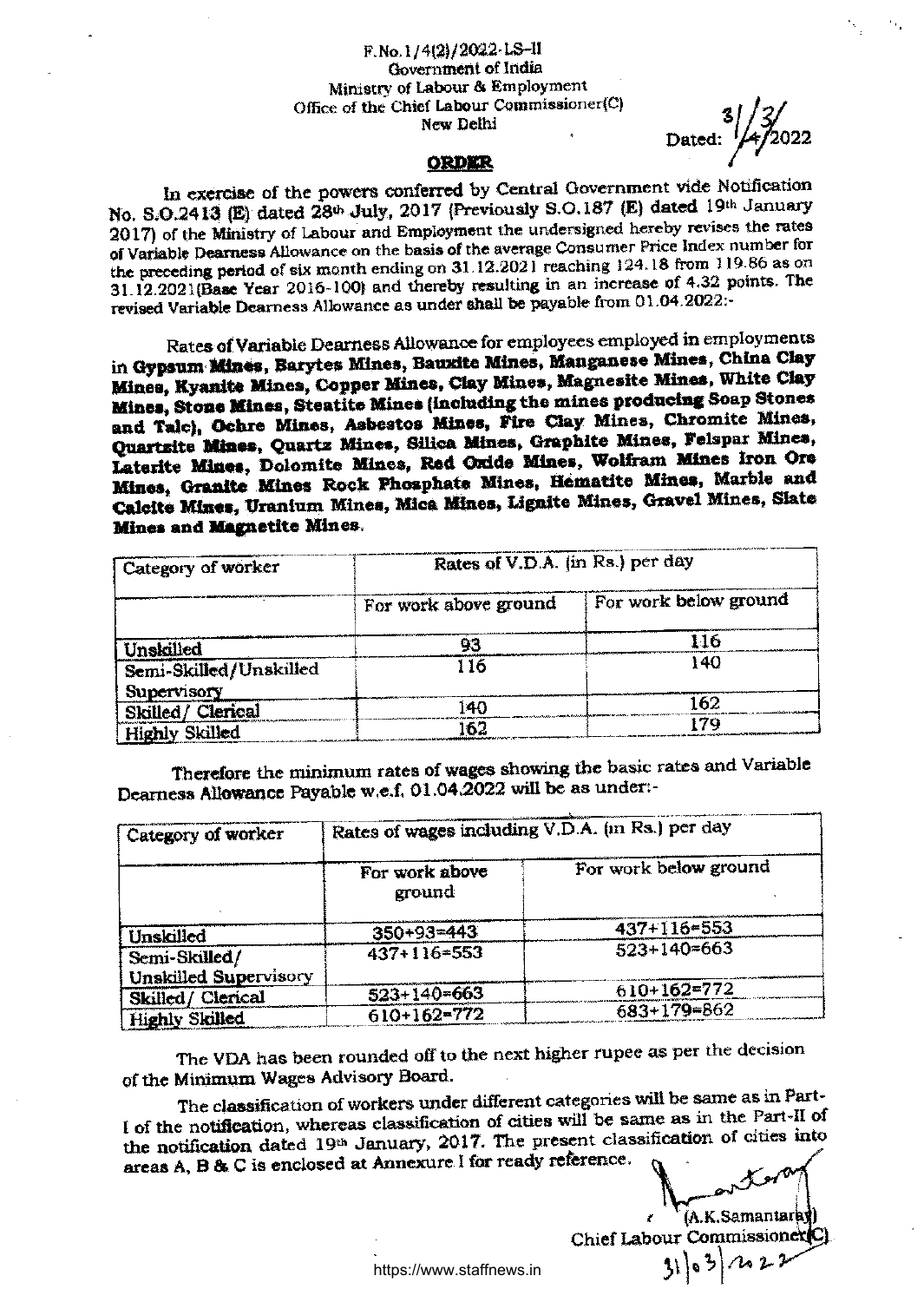# F.No.1/4(3)/2022-LS-11 Government of India Ministry of Labour& Employment Office of the Chief Labour Commissioner(C)  $31/3/$

Dated:

## **ORDER**

In exercise of the powers conferred by Central Government vide Notification No. S.O. 188 $(E)$  dated 19th January, 2017 of the Ministry of Labour and Employment the undersigned hereby revises the rates of Variable Dearness Allowance on the basis of the average Consumer Price Index number for the preceding period of six month ending on 31.12.2021 reaching 124.18 from 119.86 as on 31.12.2021(Base Year 2016-100) and thereby resulting in an increase of 4.32 points. The revised Variable Dearness Allowance as under shall be payable from 01.04.2022:-

The rates of Variable Dearness Allowance for employees employed in **CONSTRUCTION OR MAINTENANCE OF ROADS OR RUNWAYS OR IN BUILDING OPERATIONS INCLUDING LAYING DOWN UNDERGROUND ELECTRIC,**  WIRELESS, RADIO, TELEVISION, TELEPHONE, TELEGRAPH AND OVERSEAS **COMMUNICATION CABLES AND SIMILAR OTHER UNDERGROUND CABLING WORK, ELECTRIC LINES, WATER SUPPLY LINES AND SEWERAGE PIPE LINES.** 

| Category of worker                    | Rates of V.D.A. Area wise per day<br>(in Rupees) |      |     |
|---------------------------------------|--------------------------------------------------|------|-----|
|                                       |                                                  |      |     |
| Unskilled                             | 140                                              | 16   |     |
| Semi-Skilled/Unskilled<br>Supervisory | 155                                              | 131  | 109 |
| Skilled/Clerical                      | 69                                               | 55   |     |
| Highly Skilled                        | I83                                              | ) AO | 55  |

Therefore the minimum rates of wages showing the basic rates and Variable Dearness Allowance payable w.e.f. 01.04.2022 will be as under :-

| Category of<br>worker                     | Rates of wages including V.D.A. per day<br>(in Rupees) |               |                  |  |
|-------------------------------------------|--------------------------------------------------------|---------------|------------------|--|
|                                           | A Area                                                 | <b>B</b> Area | C Area           |  |
| Unskilled                                 | $523+140=663$                                          | 437+116=553   | $350 + 93 = 443$ |  |
| Semi-<br>Skilled/Unskilled<br>Supervisory | $579 + 155 = 734$                                      | $494+131=625$ | $410+109=519$    |  |
| Skilled/ Clerical                         | 637+169=806                                            | $579+155=734$ | $494+131=625$    |  |
| Highly Skilled                            | 693+183=876                                            | 637+169=806   | 579+155=734      |  |

The VDA has been rounded off to the next higher rupee as per the decision of the Minimum Wages Advisory Board,

The classification of workers under different categories will be same as in Part-1 of the notification, whereas classification of cities will be same as in the Part-II of the notification dated  $19<sup>th</sup>$  January, 2017. The present classification of cities into areas A, B & C is enclosed at Annexure I for ready reference.

(A.K.Samanta Chief Labour Commission 31\05\^c2;

https://www.staffnews.in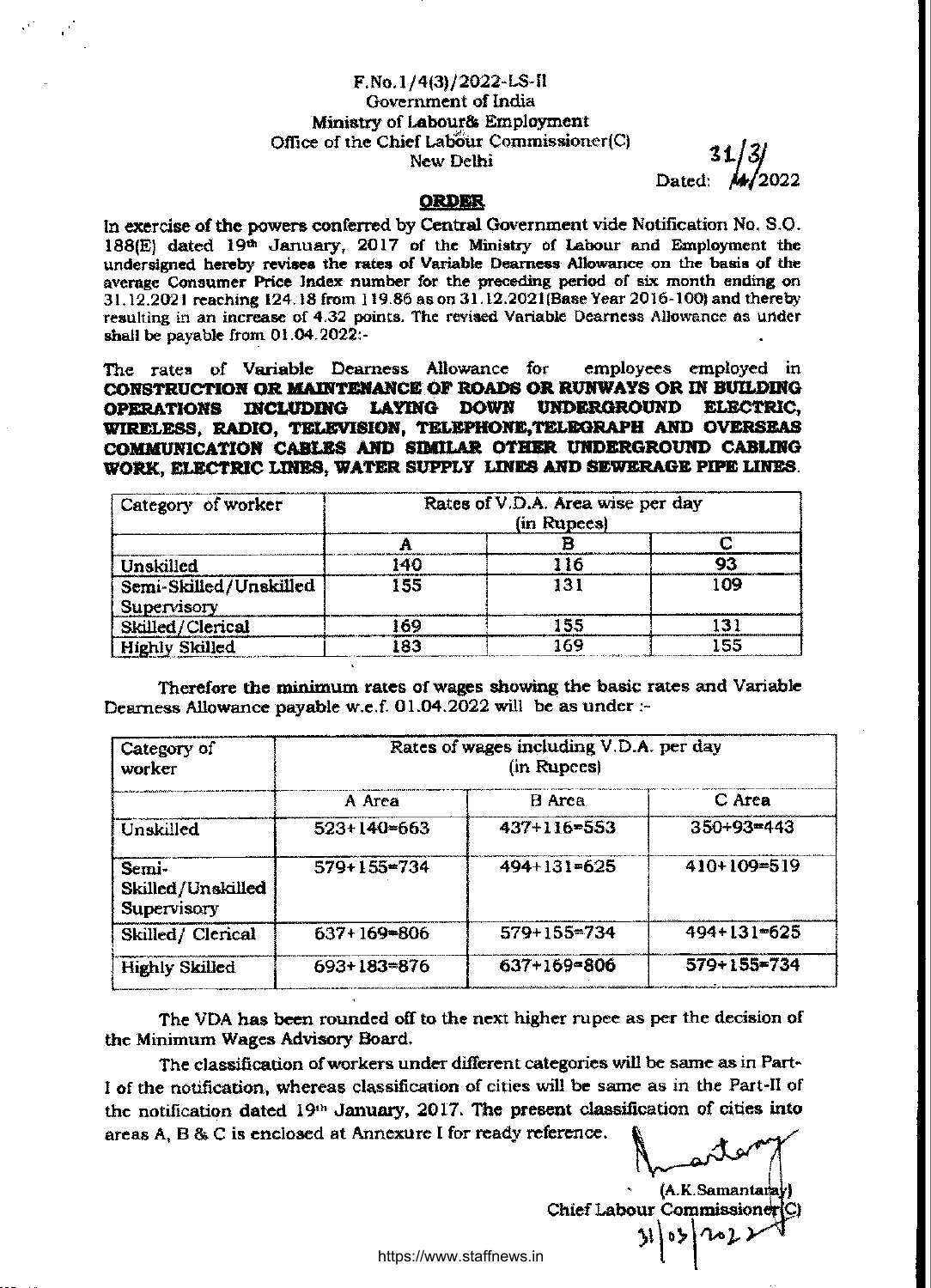## **F.No.1/4(4)/2022-LS-II Government of India Ministry of Labour& Employment Office of the Chief Labour Commissioner(C)**  New Delhi

Dated: **/4/2022** 

## **ORDER**

**In Exercise of the powers conferred by Central Government vide Notification No. S.O.**  192(E), dated 19th January, 2017, of the Ministry of Labour & Employment the **undersigned, hereby revises the rates of Variable Dearness Allowance on the basis of the average Consumer Price Index number for the preceding period of six month ending on 31.12.2021** reaching 124.18 from 119.86 as on 31.12.2021 **(Base Year 2016- 100) and thereby resulting in** an **increase of 4.32 points. The revised Variable Dearness Allowance as under shall be payable from 01.4.2022:-** 

**RATES OF V.D.A. FOR EMPLOYEES EMPLOYED IN LOADING AND UNLOADING IN (i) GOODS SHEDS, PARCEL OFFICES OF RAILWAYS, (ii) OTHER**  GODOWNS, WAREHOUSES AND OTHER SIMILAR **EMPLOYMENTS; (iii) DOCKS AND PORTS; AND (iv) PASSENGERS GOODS AND CARGO CARRIED OUT AT AIRPORTS (BOTH INTERNATIONAL AND DOMESTIC).** 

**Therefore, the minimum rates of wages including` the basic rates and Variable Dearness Allowance payable w.e.f. 01.04.2022 to the employees shall be as under:-** 

| <b>AREA</b> | RATES OF V.D.A. PER DAY (IN RS.)                                                                                                                                                                           |
|-------------|------------------------------------------------------------------------------------------------------------------------------------------------------------------------------------------------------------|
|             | 140                                                                                                                                                                                                        |
|             |                                                                                                                                                                                                            |
|             | o,<br>www.halesting.com/windows/windows/windows/windows/windows/windows/windows/windows/windows/windows/windows/windows/<br><b>PARAMAT INTANASTASASI HOMOKOK PINOK ONOVOLOGIAL TOVOVALISTO KONSULTOVAL</b> |

**Therefore the minimum rates of wages showing the basic rates and variable Dearness Allowance payable w.e.f. 01.04.2021 shall** *be* **as under:-** 

| <b>AREA</b> | RATES OF WAGES PLUS V.D. A. PER DAY |          |       |  |  |  |
|-------------|-------------------------------------|----------|-------|--|--|--|
|             | <b>Basic</b>                        | V.D.A.   | Total |  |  |  |
|             | <b>Wages</b>                        |          |       |  |  |  |
|             | (Rs. $\overline{\phantom{a}}$       | Rs.      | íRs.  |  |  |  |
| f A         | 523                                 | l 40     | 663   |  |  |  |
| æ.          | 437                                 | -16<br>ギ | 553   |  |  |  |
| <b>CONS</b> | 350                                 |          | 442   |  |  |  |

**The VDA has been rounded off to the next higher rupee as per the decision of the Minimum Wages Advisory Board.** 

**The classification of workers under different categories will be same as in Part-1 of the notification, whereas classification of cities will be same as in the Part-II of the notification dated 19th January, 2017. The present classification of cities into areas** A, B & C is enclosed at Annexure I for ready reference.

**<sup>4</sup>(A.K.Saman**  Chief Labour Commissioner(C)<br> **1999**<br> **1999** 

https://www.staffnews.in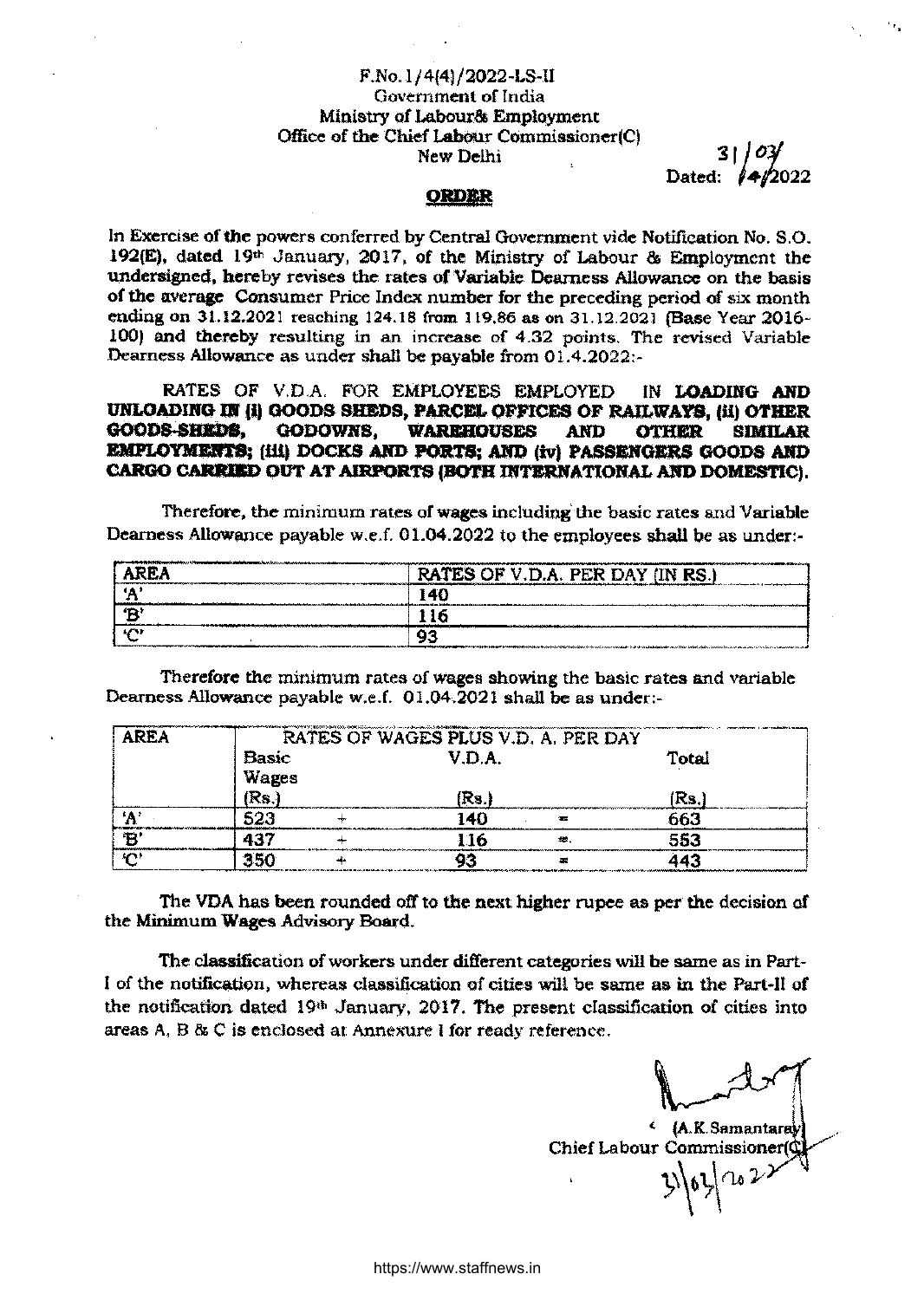## No.1/4(5)/2022-LS-II Government of India Ministry of Labour& Employment Office of the Chief Labour Commissioner(C) New Delhi

Dated: */if* 2022 *i/02/* 

#### ORDER

In exercise of the powers conferred by the Central Government Vide Notification No. S.0.190(E) dated 19th January, 2017 of the Ministry of Labour & Employment, the undersigned, hereby revises the rates of Variable Dearness Allowance on the basis of the average Consumer Price Index number for the preceding period of six month ending on 31.12.2021 reaching 124.18 from 119.86 as on 31.12.2021 (Base Year 2016-100) and thereby resulting in an increase of 4.32 points. The revised Variable Dearness Allowance as under shall be payable from 01,04.2022:-

RATES OF V.D.A.FOR EMPLOYEES EMPLOYED IN **"Employment of Sweeping and Cleaning excluding activities prohibited under the Employment**  of Manual Scavengers and Construction of Dry Latrines (Prohibition) Act, **1993".** 

| <b>AREA</b> | RATES OF V.D.A. PER DAY (in |
|-------------|-----------------------------|
|             | Rs                          |
|             | 14 <sup>c</sup>             |
|             |                             |
|             | 01                          |

Therefore, the minimum rates of wages showing the basic rates and Variable Dearness Allowance payable w.e.f 01.04.2022 shall be as under:-

| <b>AREA</b> |                    | RATES OF WAGES PLUS V.D.A PER DAY |       |            |       |  |
|-------------|--------------------|-----------------------------------|-------|------------|-------|--|
|             | <b>Basic Wages</b> |                                   | V.D.A |            |       |  |
|             | (Rs.)              |                                   | (Rs.) |            | (Rs.) |  |
|             | 523                |                                   | 140   | <b>And</b> | 663   |  |
| в           | 437                |                                   | 116   | $\equiv$   | 553   |  |
|             | 350                |                                   | 93    |            | 443   |  |

The VDA has been rounded off to the next higher rupee as per the decision of the Minimum Wages Advisory Board.

The classification of workers under different categories will be same as in Part-1 of the notification, whereas classification of cities will be same as in the Part-11 of the notification dated 19<sup>th</sup> January, 2017. The present classification of cities into areas A, B & C is enclosed at Annexure 1 for ready reference.

(A.K.Saman Chief Labour Commissioner

 $\lambda$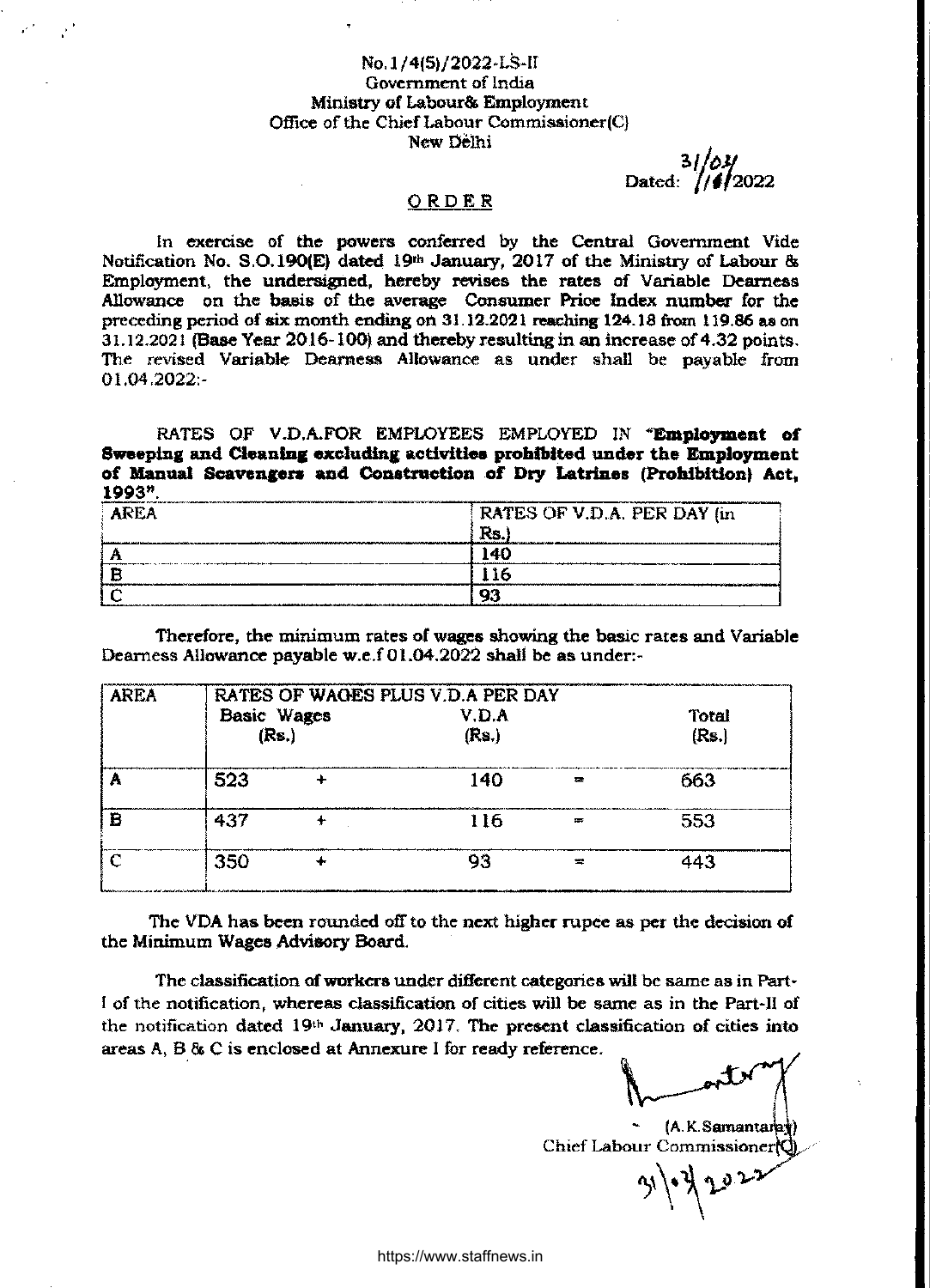#### File No.1/4(6)/2022-LS-II Government of India Ministry of Labour& Employment Office of the Chief Labour Commissioner(C) New Delhi S

Dated:  $\frac{1}{2}$   $/2022$ 

#### ORDER

In exercise of the powers conferred by the Central Government Vide Notification No.5.0.191 (E) dated 19<sup>th</sup> January, 2017 of the Ministry of Labour & Employment, the undersigned, hereby revises the rates of Variable Dearness Allowance on the basis of the average Consumer Price Index number for the preceding period of six month ending on 31.12.2021 reaching 124.18 from 119.86 as on 31.12.2021(Base Year 2016-100) and thereby resulting in an increase of 4.32 points. The revised Variable Dearness Allowance as under shall be payable from 01.04.2022:-

1. RATES OF V.D.A. for employees employed in **WATCH & WARD** (without arms) shall be as under:-

| AREA                                                                                                                    | RATES OF V.D.A. PER DAY (in Rs.)                                                             |
|-------------------------------------------------------------------------------------------------------------------------|----------------------------------------------------------------------------------------------|
|                                                                                                                         | . Hogy ar i <del>ben a szó a szerepet a tartozott a szor</del> előt történtéttettétte<br>169 |
|                                                                                                                         | 155                                                                                          |
| <b>THE REAL REAL ENGINEER OF RESERVE HOMEO OF STATE SEARCH ALL AND A CALL AND A SEARCH AND A SEARCH AND ALL ALL PRO</b> |                                                                                              |

Therefore, the minimum rates of wages showing the basic rates and Variable Dearness Allowance payable w.e.f 01.04.2022 to employees employed in **WATCH AND WARD (without arms)** shall be as under:-

| AREA |                   | RATES OF WAGES PLUS V.D.A PER DAY |                  |  |     |             |
|------|-------------------|-----------------------------------|------------------|--|-----|-------------|
|      | Basic Wages (Rs.) |                                   | $V.D.A.$ $(Rs.)$ |  |     | Total (Rs.) |
|      | 637               |                                   | 169              |  | 806 |             |
|      | 579               |                                   | 155              |  | 734 |             |
|      | 494               |                                   |                  |  | 625 |             |

II. RATES OF V.D.A. for employees employed in **WATCH AND WARD (with arms)** shall be as under:-

| RATES OF V.D.A. PER DAY (in Rs.)<br>value in a construction of the construction of the property of the construction of the construction of the const |
|------------------------------------------------------------------------------------------------------------------------------------------------------|
| ⊾a c                                                                                                                                                 |
| 169<br>and compared and construction of the company and a parameter parameter that is the first company                                              |
|                                                                                                                                                      |

Therefore, the minimum rates of wages showing the basic rates and Variable Dearness Allowance payable w.e.f. 01.04.2022 to employees employed in **WATCH AND WARD (with arms)**  shall be as under:-

| <b>AREA</b> |     |                   | RATES OF WAGES PLUS V.D.A PER DAY |             |  |
|-------------|-----|-------------------|-----------------------------------|-------------|--|
|             |     | Basic Wages (Rs.) | V.D.A. (Rs.)                      | Total (Rs.) |  |
|             | 693 |                   | 183                               | 876         |  |
|             | 637 |                   | 169                               | 806         |  |
|             | 579 |                   | 155                               | 734         |  |

The VDA has been rounded off to the next higher rupee as per the decision of the Minimum Wages Advisory Board.

The classification of workers under different categories will be same as in Part-I of the notification, whereas classification of cities will be same as in the Part-II of the notification dated 19" January, 2017. The present classification of cities into areas A, B & C is enclosed at Annexu re **I** for ready reference.

(A.K.Samantaray) Chief Labour Commi ssio **4**<br>\*  $\mathbf{a}$ }  $\mathcal{U}$ 

https://www.staffnews.in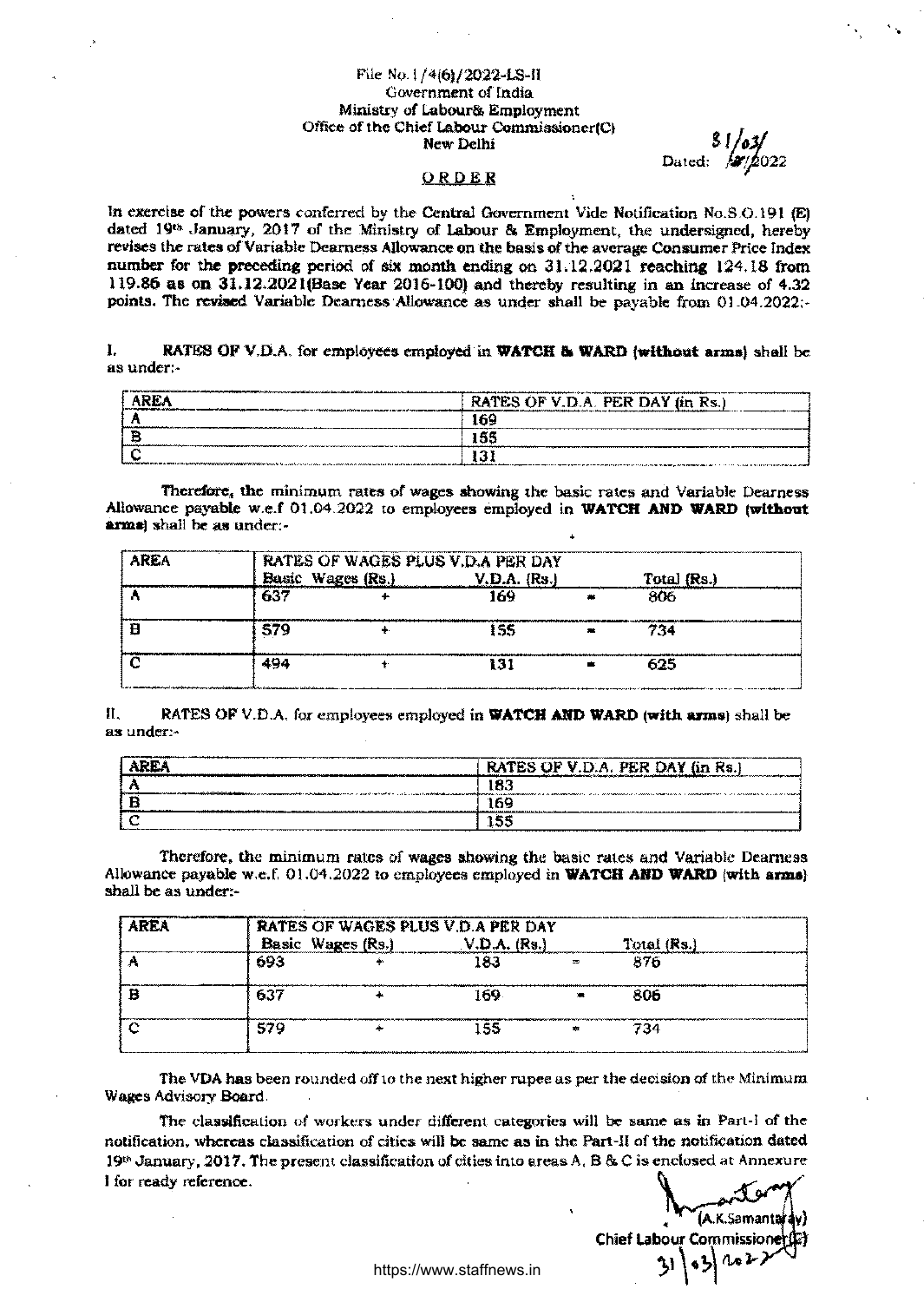## File No.1/4(7)/2021 LS-II Government of India Ministry of Labour& Employment Office of the Chief Labour Commissioner(C) New Delhi

3 Dated: **//4/2022** 1,0

# **ORDER**

ln exercise of the powers conferred by the Central Government Vide Notification No.S.0,189(E) dated 19th January, 2017 of the Ministry of Labour & Employment, the undersigned, hereby revises the rates of Variable Dearness Allowance on the basis of the average Consumer Price Index number for the preceding period of six month ending on 31.12.2021 reaching 124.18 from 119.86 as on 31.12.2021 (Base Year 2016-100) and thereby resulting in an increase of 4.32 points. The revised Variable Dearness Allowance as under shall be payable from 01.04.2022:-

RATES OF V.D.A.FOR EMPLOYEES EMPLOYED IN **"STONE MINES"** shall *be*  as under:-

| Item of work                     | Rates of Variable Dearness Allowance<br>as on 01-04-2022 |
|----------------------------------|----------------------------------------------------------|
| 1. Excavation & removal          |                                                          |
| of over burden with              |                                                          |
| $50$ meters lead/ 1.5            |                                                          |
| metres lift. *                   |                                                          |
| (i) Soft Soil                    | Rs. 96                                                   |
| (ii) Soft Soil with rock         | Rs. 141                                                  |
| (ii) Rock                        | Rs. 187                                                  |
| 2. Removal and stacking          | <b>Rs. 76</b>                                            |
| of rejected stones with          |                                                          |
| 50 metres lead/ $1.5$            |                                                          |
| Metres lift. *                   |                                                          |
| 3. Stone breaking or Stone       |                                                          |
| Crushing for the Stone size of:- |                                                          |
| 1.0 inch to 1.5 inches           | <b>Rs 565</b>                                            |
| Above 1.5 inches to 3.0 inches   | Rs 483                                                   |
| Above 3.0 inches to 5.0 inches   | <b>Rs 286</b>                                            |
| Above 5.0 inches                 | <b>Rs 236</b>                                            |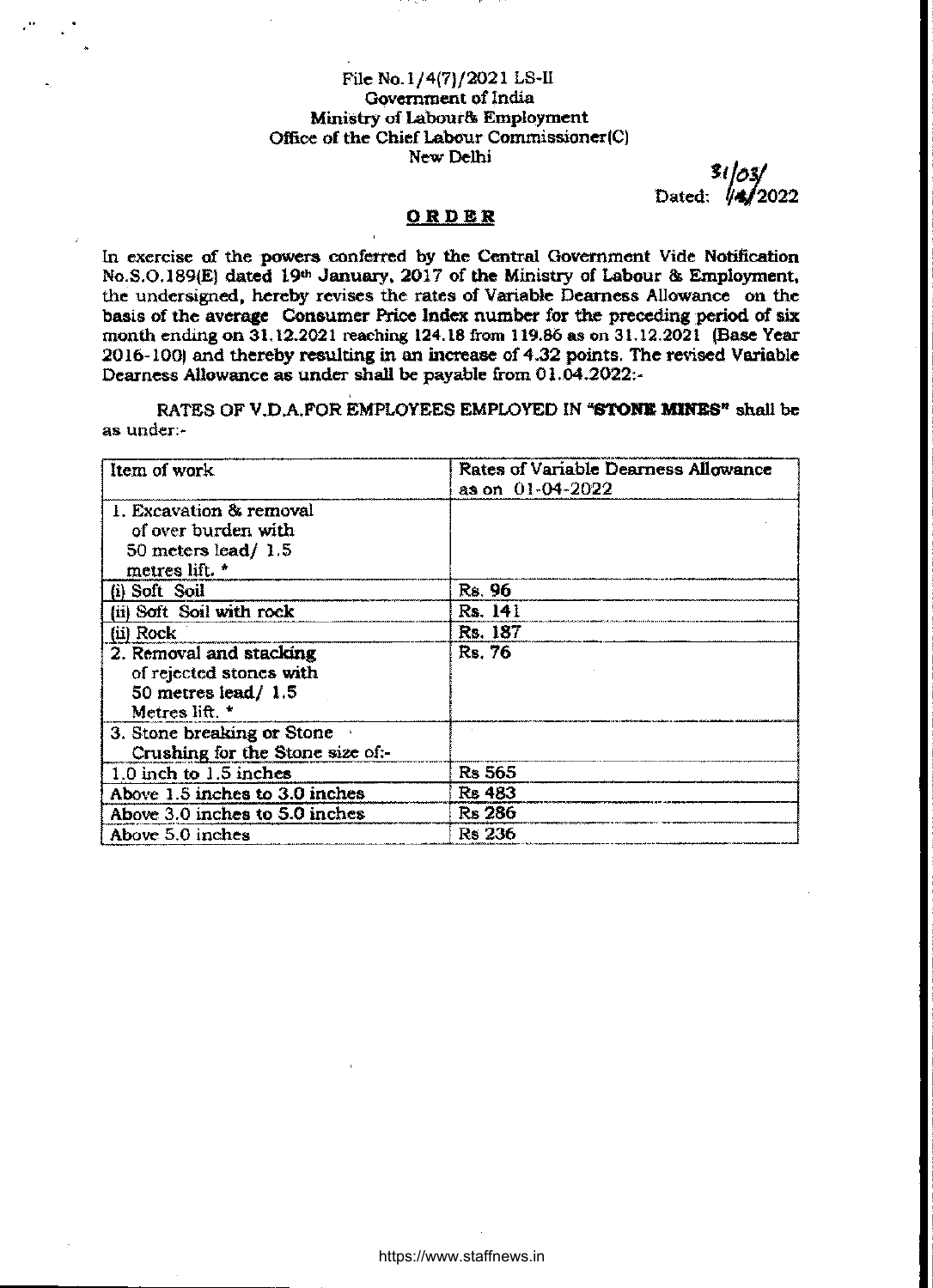Therefore, the minimum piece rate wages showing the basic and Variable Dearness Allowance payable w.e.f. 01.04.2022 to the employees employed in Stone Mines shall be as under:-

| Category                                                                   | Basic Wages                 | <b>VDA</b>                         | <b>Total</b>  |
|----------------------------------------------------------------------------|-----------------------------|------------------------------------|---------------|
| 1. Excavation &<br>removal of over<br>burden with 50<br>meters Lead/1.5    |                             |                                    |               |
| Meters lift. *                                                             |                             |                                    |               |
| (i) Soft Soil                                                              | <b>Rs 351</b><br>$\ddot{+}$ | <b>Rs</b> 96<br>220                | <b>Rs 447</b> |
| (ii) Soft Soil with<br>rock                                                | <b>Rs 531</b><br>÷          | <b>Rs 141</b><br>₩                 | <b>Rs 672</b> |
| (iii) Rock                                                                 | <b>Rs 703</b><br>┿          | <b>Rs</b> 187<br>$=$               | <b>Rs 890</b> |
| 2. Removal and<br>stacking of<br>rejected stones                           | Rs 283<br>$\ddotmark$       | Rs 76<br>$\overline{\phantom{aa}}$ | <b>Rs 359</b> |
| with 50 meters                                                             |                             |                                    |               |
| lead/ $1.5$ meters<br>lift. *                                              |                             |                                    |               |
| 3. Stone Breaking<br>or Stone Crushing<br>for stone size of<br>category ** |                             |                                    |               |
| i) 1.0 inch to<br>1.5 inches                                               | Rs.2171                     | 565                                | 2736          |
| $(ii)$ Above $1.5$<br>inches to 3.0<br>inches                              | Rs.1857                     | 483                                | 2340          |
| (iii) Above 3.0<br>inches to 5.0<br>inches                                 | Rs.1088                     | 286                                | 1374          |
| $(iv)$ Above $5.0$<br>inches                                               | Rs.893                      | 236                                | 1129          |

The workers employed on minimum guaranteed time rate of wages per day shall be entitled to time rate of minimum wages plus special allowance, if any, for unskilled category of above ground workers revised from time to time by the Central Government in respect of scheduled employment in stone mines.

Per 2.831 cube meters (100 cubic feet)

\*\* Per truck load of 5.662 cubic meters (200 cubic feet)

**(A.K.Samantaray)** 

 $12$ 

Chief Labour Commissioner(C)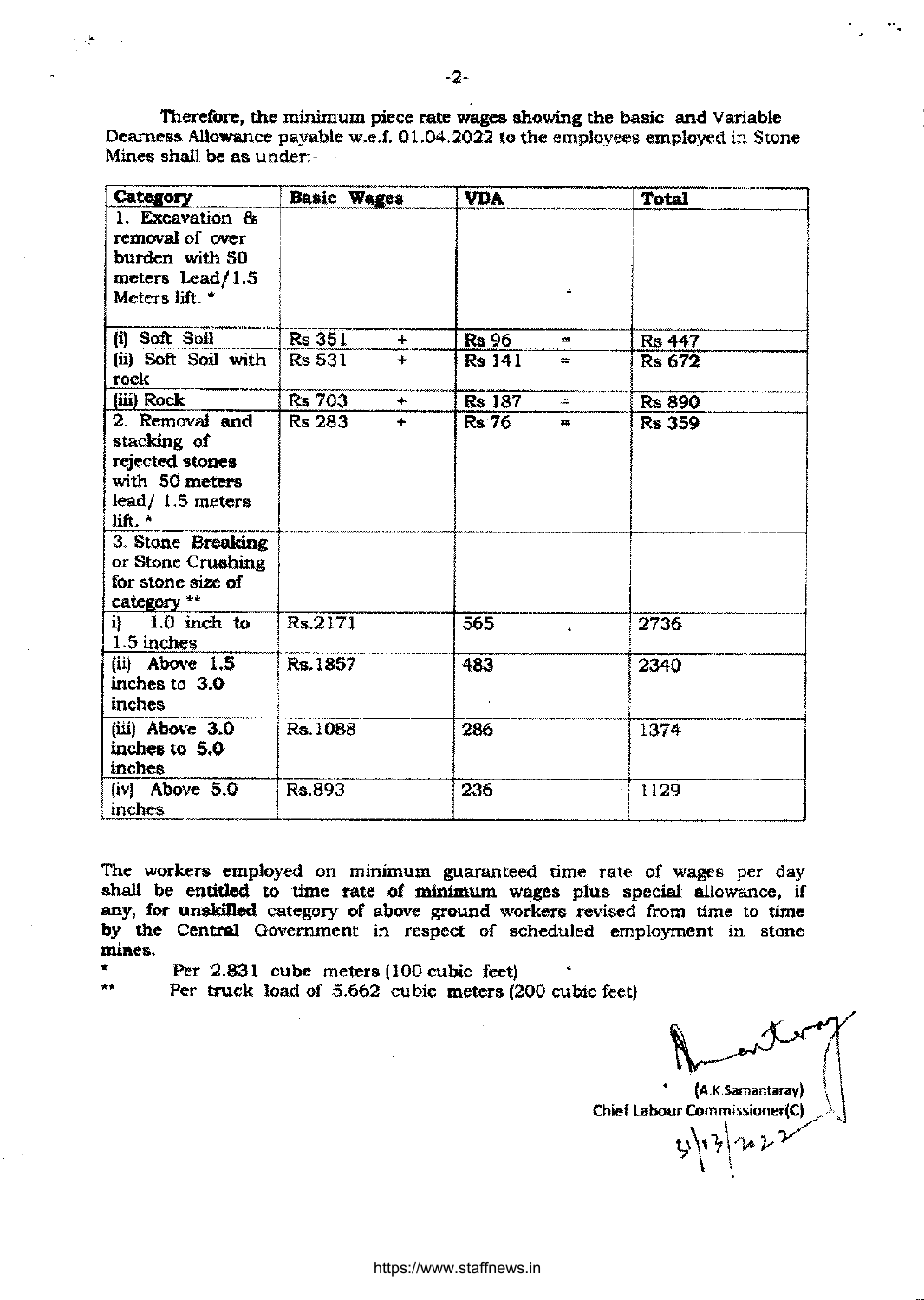| <b>CLARATICATION OF AND</b> |  |
|-----------------------------|--|
|                             |  |
|                             |  |

S.C.

| Ahnedalad                | (UA)                       | Hyderabad              |                          |                                                                                                                 |                          |
|--------------------------|----------------------------|------------------------|--------------------------|-----------------------------------------------------------------------------------------------------------------|--------------------------|
| Rangaluru                | (UA)                       | Kanpur                 | (UA)                     | Faridabad complex                                                                                               | (M.Corpn)                |
| <b>Delhi</b>             | (M <sub>A</sub> )          | Chennai                | (UA)                     | <b>Chaziolad</b>                                                                                                | (UA)                     |
| <b>Circater Mumbai</b>   | (UA)                       | Nagpur                 | $(\overline{UA})$        | <b>Notda</b>                                                                                                    |                          |
| Kolkais                  | $(\overline{U}\Lambda)$    | Luclenow               | (1)                      | Secunderabad                                                                                                    |                          |
| Navi Mumbai              | (UA)                       |                        | (UA)                     | Gurgaon                                                                                                         | (M. Corpn)               |
|                          |                            | Pune <sup></sup>       | いへ                       |                                                                                                                 |                          |
|                          |                            |                        | AREA-"H"                 |                                                                                                                 |                          |
| Agra                     | (UA)                       | Gwalior                | (UA)                     | Port Blair                                                                                                      |                          |
| Aimer                    | (UA)                       | Hubli-Dimrwad          | (M. Corpn)               | <b>Puducheny</b>                                                                                                | (UA)                     |
| Aligarh                  | $\overline{(\mathsf{UA})}$ | Indore                 | <b>(UA)</b>              |                                                                                                                 | (UA)                     |
| Allalmbad                | (UA)                       | Jabaipur               | <b>(UA)</b>              | Raipur                                                                                                          | (UA)                     |
| Amravsti                 | (M.Corpa)                  | Jaipur                 | (M.Corpa)                | <b>Raurkeja</b>                                                                                                 | (UA)                     |
| Amritsar                 | $\overline{N}$             | lulandhar              | (UA)                     | Rajkot                                                                                                          | (UA)                     |
| Asansol                  | <b>(UA)</b>                | Jalandhar-Canti.       | (UA)                     | <b>Ranchi</b>                                                                                                   | (UA)                     |
| Aurangabad               | (UA)                       | Jamanu                 |                          | Saharanpur                                                                                                      | (M.Corpn)                |
| <b>Barcilly</b>          | (UA)                       | Jammagar               | (UA)                     | <b>Sulan</b>                                                                                                    | (ሁለ)                     |
| <b>Belgaum</b>           | (UA)                       | Janshedpur             | (UA)                     | Sangh                                                                                                           | (UA)                     |
| <b>Ahavnagar</b>         | (UA)                       | <b><i>Ilearnoi</i></b> | $(\overline{UA})$        | Shillong                                                                                                        |                          |
| <b>Bhiwandi</b>          | (UA)                       | <b>Jodhpur</b>         | $(U_A)$                  | Siligani                                                                                                        | $(\overline{U}$          |
| <b>Hannal</b>            | (UA)                       | Kanour                 | (UA)                     | Solapur                                                                                                         | (M.Corpn)                |
| <b>Blubaneshwar</b>      | (UA)                       | Kochi                  | (UA)                     | Srinngar                                                                                                        | $\overline{(UA)}$        |
| <b>Bikaner</b>           | (M.Corpn)                  |                        | (UA)                     | Sural                                                                                                           | (UA)                     |
| <b>Bokaro Steel City</b> | (UA)                       | Kelhapur<br>Kollam     | $\overline{(UA)}$        | Thiruvarantapuram                                                                                               | $\overline{\text{(UA)}}$ |
| <b>Chandigarh</b>        | <b>TUAT</b>                | Kota                   | $\overline{\text{(UA)}}$ | Thrisser                                                                                                        | (UA)                     |
| Coimhatore               | $\overline{\text{U}}$ A)   | Kozbikode              | (M.Corpn)                | <b>Tirochirappalli</b>                                                                                          | (UA)                     |
| <b>Cuttack</b>           | $\overline{(\mathsf{UA})}$ |                        | (UA)                     | Tiruppur                                                                                                        | (UA)                     |
| <b>Delaydur</b>          | $\overline{(\mathsf{UA})}$ | Ludhiana               | (M.Corps)                | <b><i><u>Ujjam</u></i></b>                                                                                      | (M.Corpn)                |
| Dinnbad                  | (UA)                       | Madurai                | $(\overline{(\Lambda)}$  | Vadodara                                                                                                        | (U <sub>A</sub> )        |
| Durgapur                 | $\overline{\text{U}}$ A)   | Malappuram             | (UA)                     | Varanaul                                                                                                        |                          |
| Durg-Dhilai              | <b>(UA)</b>                | Malegaon               | <b>TUAT</b>              | Vasui- Viru City                                                                                                | $\overline{\text{U}}$    |
| Nagar                    |                            | <b>Mangalore</b>       | (UA)                     | Vijayuwada                                                                                                      | (M.Corpn)<br>(UA)        |
| Emrle                    | $\overline{\text{U}}$ A)   | Meeru                  |                          |                                                                                                                 |                          |
| Firozabad                |                            | Morachbad              | (UA)                     | Vishakhapatnam                                                                                                  | (M.Corpn)                |
| Gm                       |                            | Музопе                 | (M. Corpu)               | Warangal                                                                                                        | (UA)                     |
| Gorakhour                | (UA)                       | Nanded Waghala         | $(\mathbf{u})$           |                                                                                                                 |                          |
| <b>Oreater</b>           | (M. Com)                   | <b>Nasik</b>           | (M. Corpn)               |                                                                                                                 |                          |
| Visakhapatnam            |                            |                        | <b>IUA)</b>              |                                                                                                                 |                          |
| Gulbarga                 | (UA)                       | <b>Nellore</b>         |                          |                                                                                                                 |                          |
| Guntur                   | $(\overline{U_A})$         | Panchkula              | (UA)                     |                                                                                                                 |                          |
| <b>Chrwalmei</b>         | (UA)                       | Paum                   | (UA)                     |                                                                                                                 |                          |
|                          |                            |                        |                          | Note 1-Ares 'C'shall comprise all areas not mentioned in this list but to which the Minimum Wages Act, 1948 (11 |                          |
|                          |                            |                        |                          |                                                                                                                 |                          |

https://www.staffnews.in

АREA — "А"

<u> Abban I</u>